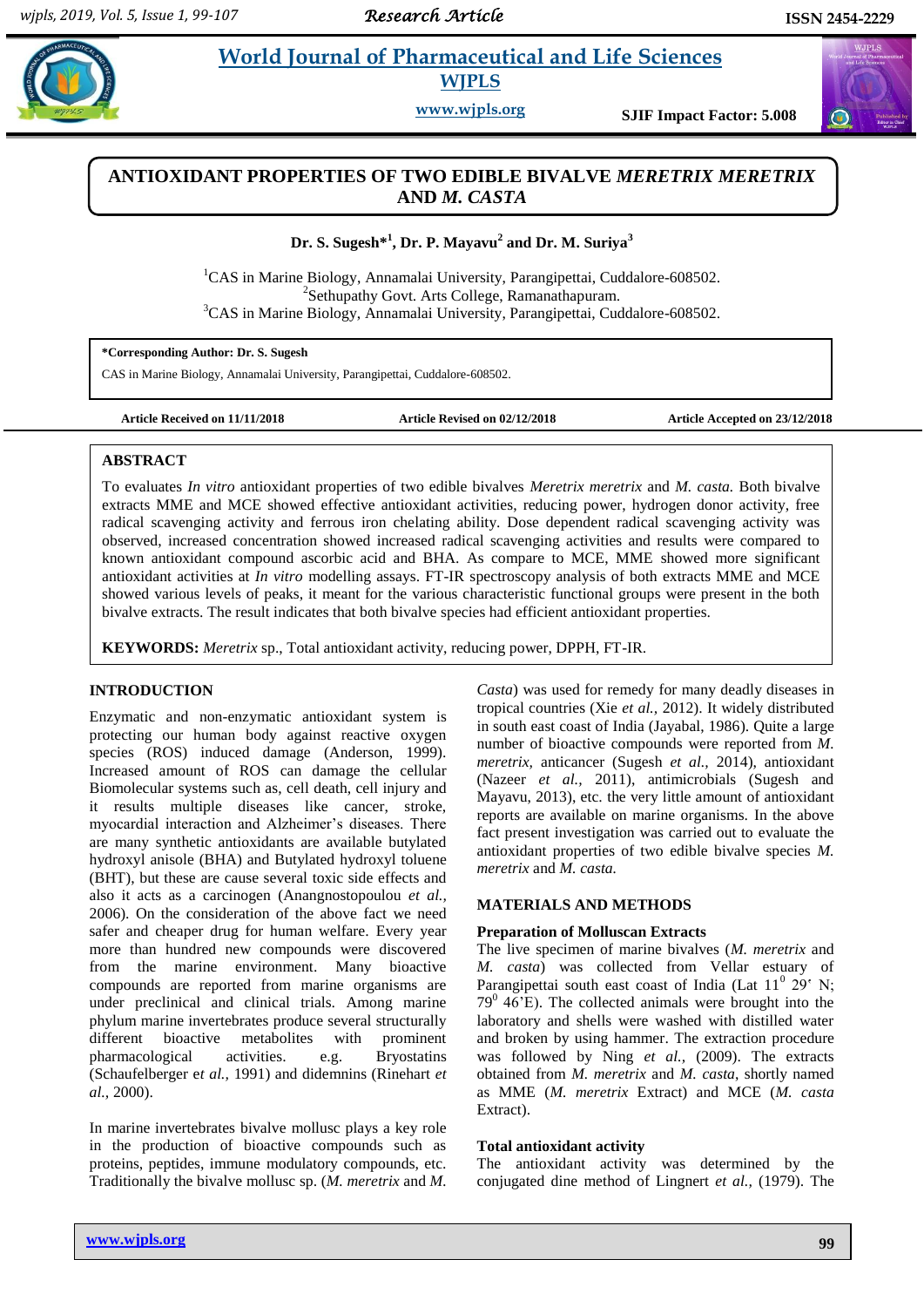molluscan extracts MME and MCE and standard BSA was mixed with linoleic acid emulsion in sodium phosphate buffer in test tubes and placed in darkness to accelerate oxidation after incubation, methanol in deionized water was added and the absorbance of the mixture was measured at 234nm against a blank.

#### **Superoxide radical scavenging assay**

The superoxide radical scavenging ability of molluscan extracts was assessed by Nishikimi *et al.,* (1972). The reaction mixture containing extracts of MME and MCE and standard BSA, PMS (30µm), NADH (338µm) and NBT (72um) in phosphate buffer (0.1m pH7.4) was incubated at room temperature and the absorbance was read at 560nm against blank. The capability scavenging the superoxide radical was calculated by following equation.

Scavenging effect  $(\%) = \{1\text{-Sample (560nm) /Control}\}$ (560nm) x 100}

#### **Hydroxyl radical scavenging assay**

The hydroxyl scavenging assay was followed by Halliwell *et al.,* (1987). The reaction mixture containing molluscan extract MME and MCE, standard BSA was incubated with deoxyribose  $(3.75 \text{mM})$ ,  $H_2O_2$  (1mM), Fecl<sub>3</sub> (1mM, pH7.4) at  $37^{\circ}$ C. The reaction was terminated by adding TBA (1%, w/v) and TCA (2%, w/w) and then heating the tubes. The contents were cooled and the absorbance of the mixture was measured at 535nm against reagent blank. The decreased absorbance of the reaction mixture was indicated decreased oxidation of deoxyribose.

### **Scavenging ability of 1, 1 diphenyl-2-picrylhydroxyl radicals**

The scavenging ability of molluscan extracts was assessed by using Shimada *et al.,* (1992). The molluscan extracts MME, MCE and standard BSA was mixed with methanolic solution containing DPPH radicals, resulting in a final concentration of 10mM/1DPPH. The mixture was shaken vigorously and left to stand for 30 minutes in the dark and the absorbance was measured at 517nm against blank.

#### **Reducing power**

The reducing power of the molluscan extracts was quantified by method described earlier by Yen and Chen (1995). The reaction mixture containing different concentrations of molluscan extract of MME and MCE, standard BSA in phosphate saline buffer (0.2M, pH6.6) was incubated with potassium ferric cyanide (1%, w/v) at  $50^{\circ}$ C. The reaction was terminated by adding TCA solution (10%, w/v) and the mixture was centrifuged. The supernatant was mixed with distilled water and ferric chloride  $(0.1\%$ , w/v), solution and the absorbance of the reaction was measured at 700nm. The increased absorbance of the reaction mixture indicated increased reducing power.

#### **Ferrous iron chelating assay**

The ferrous ion-chelating potential of molluscan extracts was investigated according to the method of Decker and Welch (1990). The  $Fe<sup>2+</sup>$  chelating ability of extracts was monitored by measuring ferrozine complex at 562nm. The reaction mixture containing molluscan extracts and standard (EDTA) of different concentrations, Fecl2 (2mM) and ferrozine (5mM) was adjusted to a total volume of 0.8ml with water, shaken well and incubated for 10min. The absorbance of the mixture was measured at 562nm against the blank. EDTA was used as positive control. The ability of protein to chelate ferrous iron was calculated by following formula.

Chelating effect  $(\% ) = \{1\text{-Sample } (562nm) / \text{Control }\}$ (562nm) x Control (562nm)} x 100

#### **Statistical analysis**

The experimental results were performed triplicate. The data were recorded as Mean±SD and analyzed by SPSS and followed by one way ANOVA. The difference was considered to be statistically significant at P<0.05 level.

### **FT-IR analysis**

AVATAR 330, FT-IR spectrophotometer 10µg of each sample was mixed with 100µg of dried potassium bromide (KBr) and compressed to prepare the salt disc (10mm diameter) for further reading the spectrum further.

### **RESULTS**

#### **Total antioxidant activity**

The marine bivalve molluscan extract MME showed maximum total antioxidant activity  $(\%)$  of  $72.13\pm0.15$  at 100µg/ml and minimum activity was observed in at 25µg/ml, whereas in MCE extract highest activity was observed in  $65.14 \pm 0.10$  in 100  $\mu$ g/ml and lowest total antioxidant activity was recorded in 25µg/ml. Similarly the standard (ascorbic acid) showed maximum activity in 60.13 $\pm$ 0.12 to 80.19 $\pm$ 0.15 at 50 µg/ml concentration. In comparison both marine bivalve mollusc the *M. meretrix* extract MME showed increased antioxidant activities. The total antioxidant activity was found to increase with increased concentration of the marine bivalve extracts of MME and MCE (fig.1 (a)). The MME and MCE showed equal of amount of antioxidant activity compared to that of standards (BHA and ascorbic acid).

#### **Superoxide radical scavenging activity**

The bivalve mollusc extracts MME and MCE was showing significant scavenging activities when compared to the standard (Ascorbic acid, 83.15±0.15). The maximum scavenging activity was recorded in extract MME  $78.19\pm0.19$  at  $100\mu$ g/ml and the minimum was 33.13±0.29 at 25µg/ml concentration. Likewise, MCE showed highest scavenging activity in  $66.54 \pm 0.63$ at  $100\mu\text{g/ml}$  and lowest activity in  $18.25\pm0.52$  at 25µg/ml concentration (fig. 1 (b)).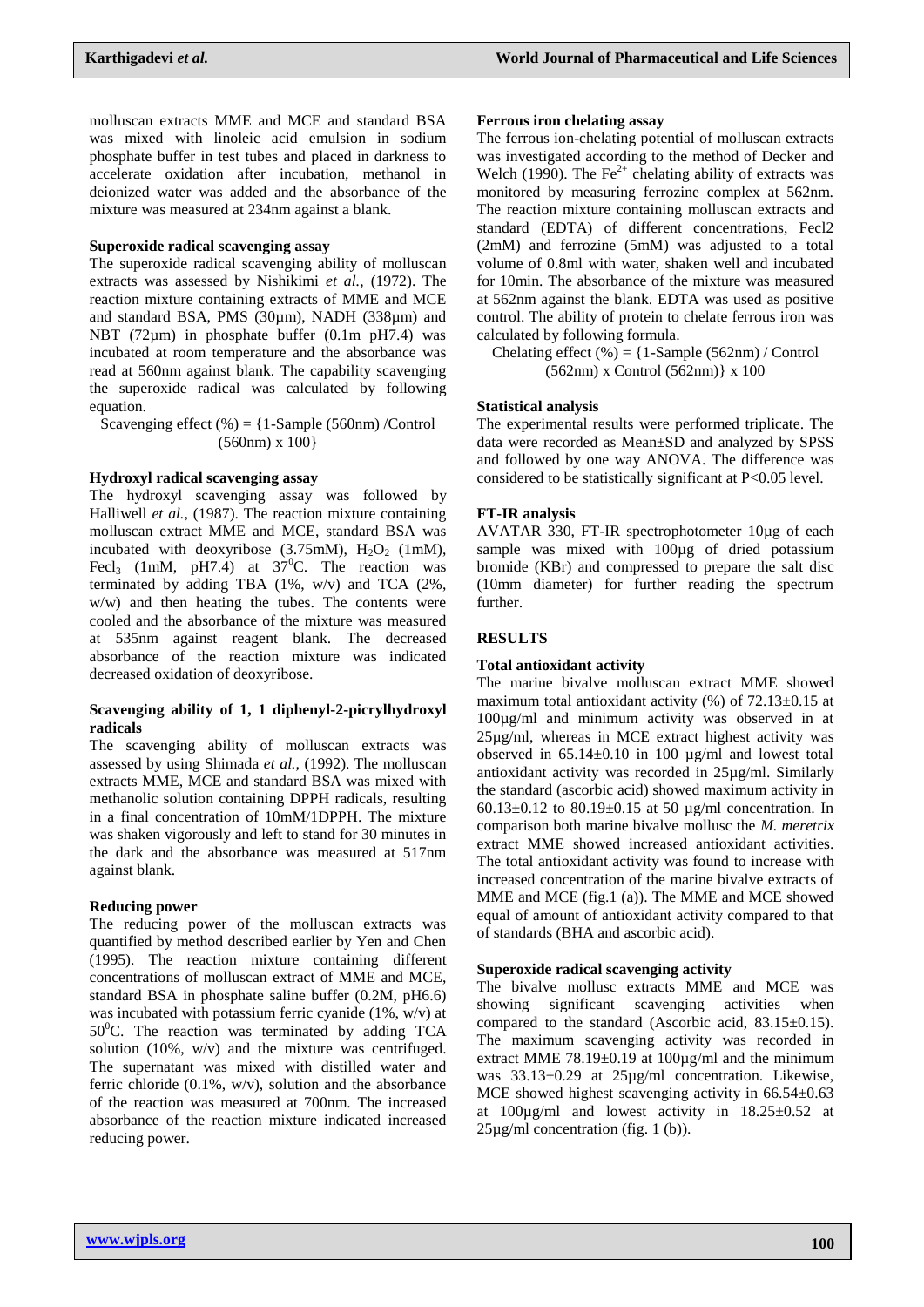### **Hydroxyl radical scavenging assay**

The effect of the extracts MME and MCE, standard (ascorbic acid,  $60.15 \pm 0.25$  at  $100 \mu g/ml$ ) an oxidative damage, induced by  $Fe^{3+}/H_2O_2$  on deoxyribose, as in plotting in fig. 2 (a). An inhibition (%) of 50.63±0.69µg/ml was observed in the MME extract at the highest concentration of 100µg/ml and the minimum was 12.15±0.25µg/ml. At MCE maximum radical scavenging activity was observed in  $28.12 \pm 0.14$  at  $100\mu$ g/ml and the minimum was in  $5.23\pm15$  at  $25\mu$ g/ml.

### **Scavenging ability on 1, 1-diphenyl-2-picrylhydrazyl radicals (DPPH)**

The maximum scavenging ability  $(\%)$  of 34.56 $\pm$ 0.152,  $32.45 \pm 0.56$  and  $60.45 \pm 0.25$  at  $100 \mu$ g/ml was recorded in bivalve molluscan extracts MME, MCE and standard (Ascorbic acid). The minimum scavenging ability (%) of  $11.45\pm0.69$ ,  $4.5\pm0.56$  was observed in the molluscan extracts at the concentration of 25µg/ml. As compared to standards, the molluscan extracts showed exceptionally good scavenging activities (fig.2 (b)).

#### **Measurement of reducing power**

The reducing power of the bivalve molluscan extracts MME and MCE was reported to increase with increasing concentration (fig.3 (a)). The reducing power (%) of bivalve extracts MME and MCE showed the highest

activity in  $12.32 \pm 0.25$ ,  $12.12 \pm 0.56$  at  $100 \mu\text{g/ml}$ concentration and lowest reducing power was recorded, 5.12±0.85, 3.5±0.95 on 25µg/ml concentration. The standard (ascorbic acid) were showed maximum reducing activities  $22.32\pm0.56$  respectively at  $100\mu\text{g/ml}$ concentration.

### **Ferrous ion chelating assay**

The ferrous ion-chelating effect of bivalve extracts MME and MCE were found concentration dependent manner as shown in fig.3 (b). The chelating effect (%) of bivalve molluscan extracts MME showed highest in 65.13±0.25 at  $100\mu\text{g/ml}$  and lowest  $5.5\pm.68$  at a  $25\mu\text{g}$  / ml concentration. Whereas, in MCE the maximum chelating activity was observed in  $36.12 \pm 0.52$  at  $100 \mu$ g/ml and minimum was recorded in 4.5±0.58 at 25µg/ml concentration. The standard showed chelating activity (%) of 83.13±0.56µg/ml.

### **FT-IR spectrophotometer analysis**

FT-IR spectral details of MME and MCE were shown in figure 4. In FT-IR analysis the molluscan extracts (MME and MCE) characteristics were revealed at absorption bands. The peaks were attributed in 3894.28 and 3988.79 cm-1. The presence of peak meant that the characteristic of functional groups present in the both two bivalve extracts MME and MCE.

Fig.1. Total antioxidant and Superoxide radical scavenging activities of molluscan extracts





Fig.1. (b) Superoxide radical scavenging activities of MME and MCE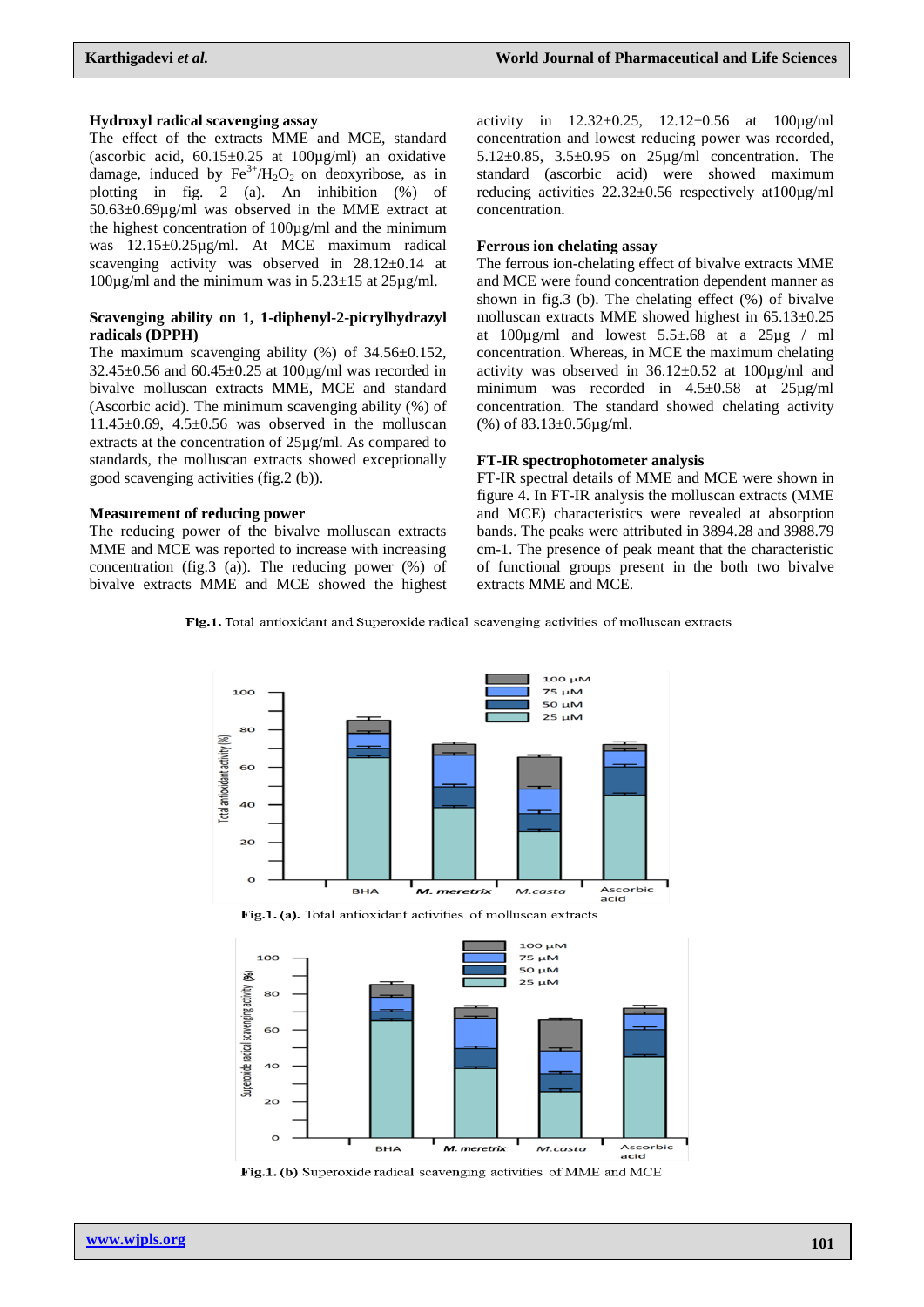

Fig.2. Hydroxyl radical scavenging and DPPH of molluscan extracts

Fig.2.(a). Hydroxyl radical scavenging activities of molluscan extract MME and MCE



Fig.2. (b). Scavenging ability of MME and MCE on 1, 1-diphenyl-2picrylhydrazyl radicals (DPPH)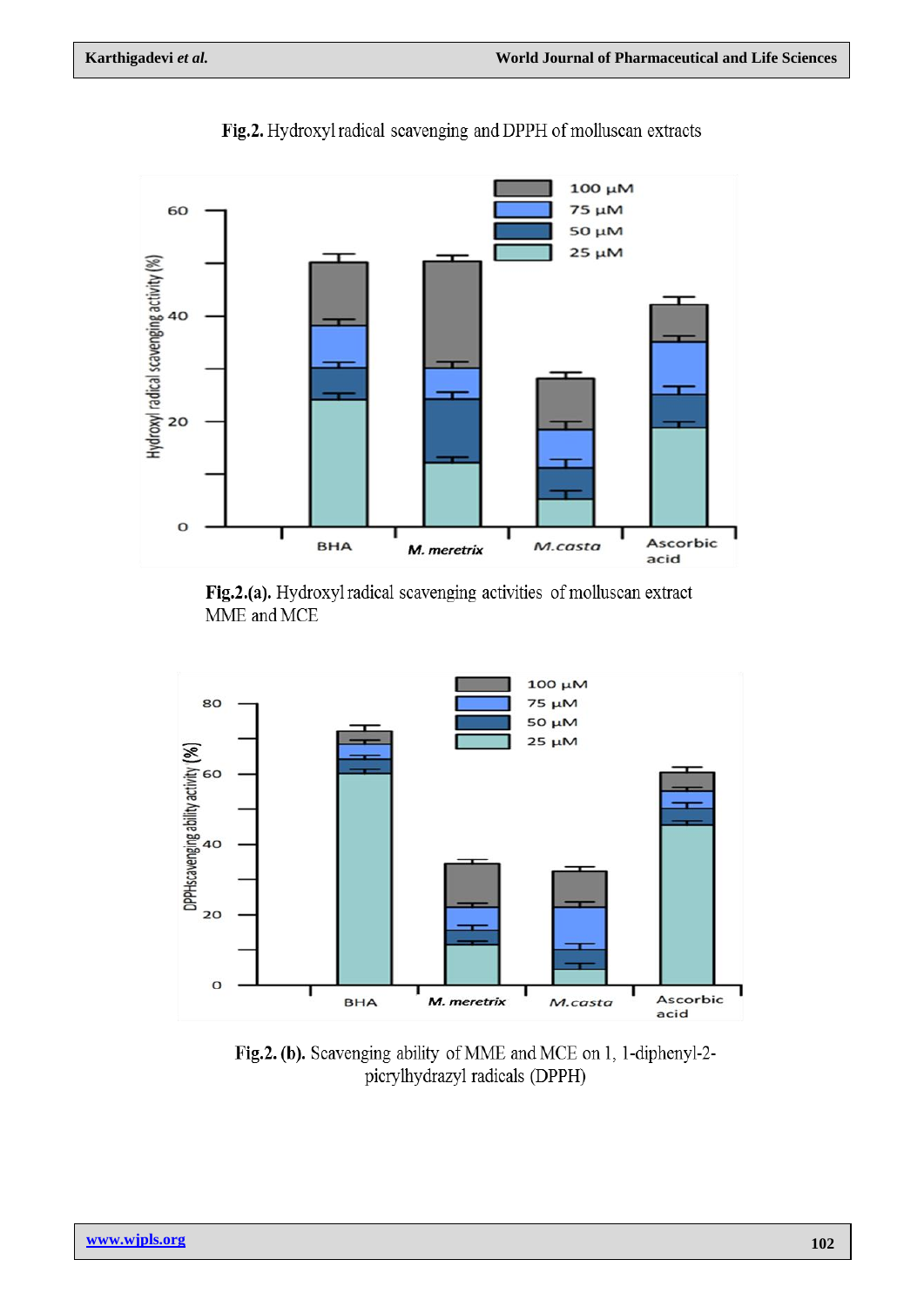

Fig.3. Reducing power and ferrous iron chelating ability of molluscan extracts

Fig.3. (a) Reducing the power of bivalve extracts MME and MCE



Fig.3. (b) Ferrous iron chelating ability of molluscan extracts MME and MCE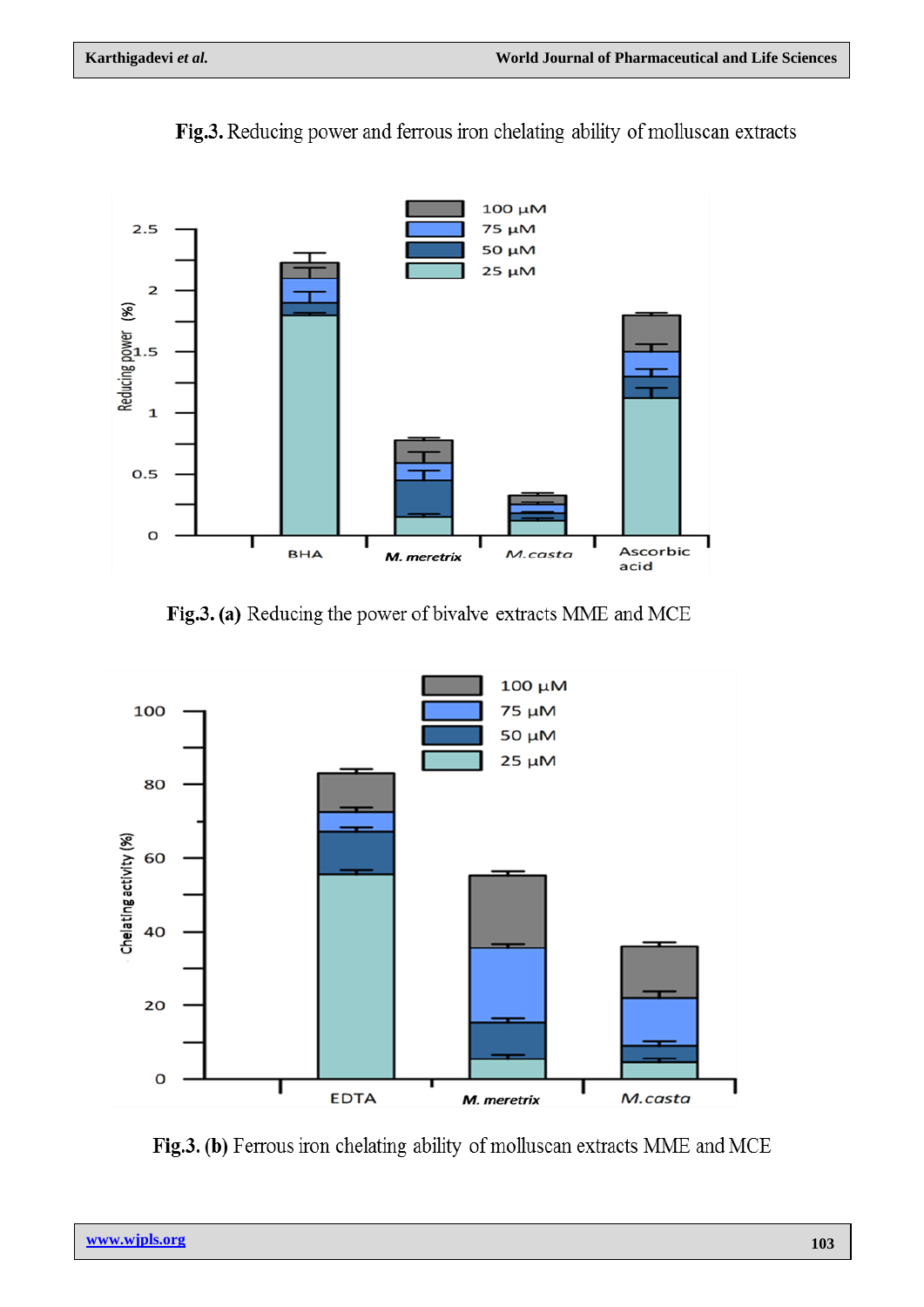

**Fig. 4: FT-IR analysis of bivalve extracts MME and MCE.**

## **DISCUSSION**

Oxidative stress is potentially harmful to cells and ROS are implicated in the etiology and progression of many diseases. In normal condition antioxidant defense systems are able to detoxify ROS and prevent the damage to cellular macromolecules and organelles. During excessive oxidative stress, antioxidants are

depleted and ROS can damage cellular components and interfere with critical cellular damaging activities such as membrane lipids, proteins and DNA can lead to many health disorders such as hypertension, cardiovascular, cancer, diabetes mellitus and neurodegenerative and inflammatory diseases with severe injuries (Moskowitz *et al.,* 2000). Antioxidant may have a positive effect on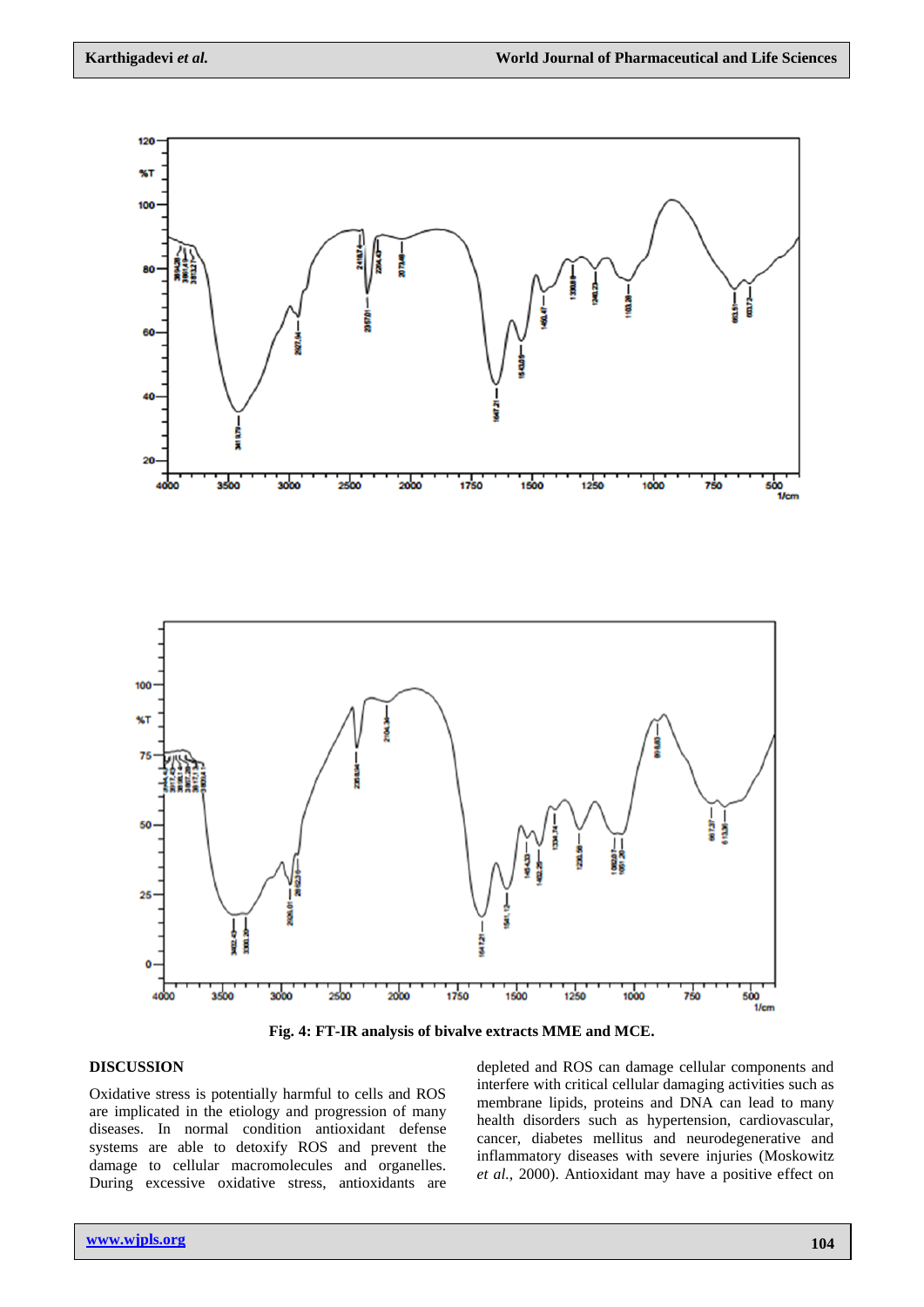human health as they can protect the human body against damage by ROS.

Free radicals are highly reactive molecules with an unpaired electron and produced by radiation or as byproducts of metabolic processes. They initiate chain reactions which lead to the disintegration of cell membranes and cell compounds, including lipids, proteins and nucleic acids. Antioxidants compounds scavenge free radicals such as peroxide, hydroperoxide or lipid peroxyl and thus reduce the level of oxidative slow/prevent the development of complication associated with stress-related diseases (Wu and Hensen, 2008). Many synthetic antioxidants have shown toxic and mutagenic effects, which have attention towards naturally occurring antioxidants (Formica and Regelson, 1995). Free radicals and reactive oxygen species have been implicated in a large number of diseases and have a deleterious effect on heart functioning. Various experimental and clinical studies have shown that enormous amount of reactive oxygen species such as superoxide, hydrogen peroxide and hydrogen radicals are generated in failing myocardium (Rajadurai and prince, 2006). Therefore, therapeutic interventions having antioxidants or free radical scavenging activity may be useful against oxidative stress associated with various cardiovascular diseases including myocardial infarction.

Linoleic acid, an unsaturated fatty acid is usually used as a model compound in lipid peroxidation and antioxidation related assays in which carbon centered peroxy radicals and hydroperoxides, etc., Involved in the oxidation process. During the linoleic acid oxidation peroxides are formed. These compounds oxidize  $Fe<sup>2+</sup>$  to  $Fe^{3+}$ . The Fe<sup>3+</sup> ions form a complex SCN-, which has a maximum absorbance at 500nm. Therefore high absorbance indicates high linoleic acid oxidation (Feng *et al.,* 2008). In the consideration of the above conjugated dine method was implemented to assess the total antioxidant property of the protein extract derived from *M. meretrix* and *M. casta*. The extract MME and MCE showed a consistent amount of antioxidant activities. In MME at 50µg/ml concentration 49.6% and high at 100 µg/ml, 72.3% of total antioxidant was observed. Whereas MCE 50µg/ml concentration 35.3% and high at 100µg/ml, 65.43% total antioxidant activities. Equal amount antioxidant where shown by standard ascorbic acid (49.65%-72.12%) and BHA (70.14%-85.17%). Barvin vino (2010) isolated a glycosaminoglycon (GAG) from the cuttlefish *Sepia brevimana* Steenstrup, 1875, which showed significant antioxidant activities at 0.1mg/ml concentration 82.1%. Shanmugam *et al.,* 2012 reported a biopolymer 'chitosen' isolated from the shell of Donacid clam *Donax scortum* (Linnaeus, 1758) showed potent antioxidant activities.

Superoxide anion is very harmful to cellular components. Numerous biological reactions generate superoxide anions which are highly toxic species. In PMS/NADH- NBT system, the superoxide anion derived from PMS/NADH coupling reactions reduces NBT. The decrease of absorbance at 560nm with antioxidants thus indicates the consumption of superoxide anion in the reaction mixture. In the present investigation, superoxide radical scavenging activity of MME, 33.26% at 25µg/ml and 78.19% at 100 µg/ml and MCE, 18.25% at 25µg/ml and 66.54% at 100 µg/ml. In reference compounds BHA, 48.12% at 25µg/ml and 83.12% at 100µg/ml and ascorbic acid, 40.25% at 25µg/ml and 71.14% at 100µg/ml. Superoxide radical scavenging activity of molluscan bivalve extracts MME, MCE and standards are increased when increasing the concentration levels. In the above observation it concluded that MME and MCE have a more potent scavenger of superoxide. Likewise Barvin vino (2012) observed the cuttlefish extracts GAG scavenge the superoxide in a concentration dependent manner.

The hydroxyl radical is one of the more potent reactive oxygen species in the biological system. It reacts with polyunsaturated fatty acid moieties of cell membrane phospholipids and cause damage to cell (Halliwell and Gatteridge, 1984). In our study the scavenging effect of molluscan extracts MME, 24.23% at 50µg/ml, MCE, 11.14 at 50µg/ml and same concentration standards (BHA and ascorbic acid) 58.28 and 50.35%. Respectively Barvin Vino *et al.,* (2012) reported a chitosen from cuttlefish showed high level of hydroxyl scavenging activity (72.1%). In all ROS, hydroxyl radical cause severe damage in biomolecules (Yan *et al.,* 1998). Hydroxyl radicals are the major active oxygen species causing lipid peroxidation and enormous biological damage (Aurand *et al.,* 1977). They were produced by incubating ferric-EDTA with ascorbic acid and H2O2 at pH 7.4 and reacted with 2-deoxy-2-Ribose to generate a malondialdehyde (MDA) like product and the compound form a pink chromogen upon heating with TBA at low pH (Halliwell *et al.,* 1987). The addition of molluscan extract MME and MCE in the reaction mixture, it removed the hydroxyl radicals from the sugar and prevented the reaction. It indicates that molluscan extracts MME and MCE are better hydroxyl radical scavenger.

DPPH was one of the compounds that possessed proton free radicals with a characteristic absorbance, which decrease significantly on exposure to proton radical scavengers. Further, it is well accepted that the DPPH free radical scavenging by antioxidants is due to their hydrogen donating ability. Thus scavenging of DPPH free radicals was directly affected by the amount of attractable atoms in a protein molecule. The free radical scavenging ability using the DPPH method was assessed to identify the active ingredients at low concentration (Yu *et al.,* 2002). The ability of molluscan extracts MME and MCE to scavenge the radicals was quantified by the decrease in its 517nm. In the present investigation the bivalve molluscan extracts MME and MCE reported a DPPH scavenging activity of 15.63% and 10.12 % at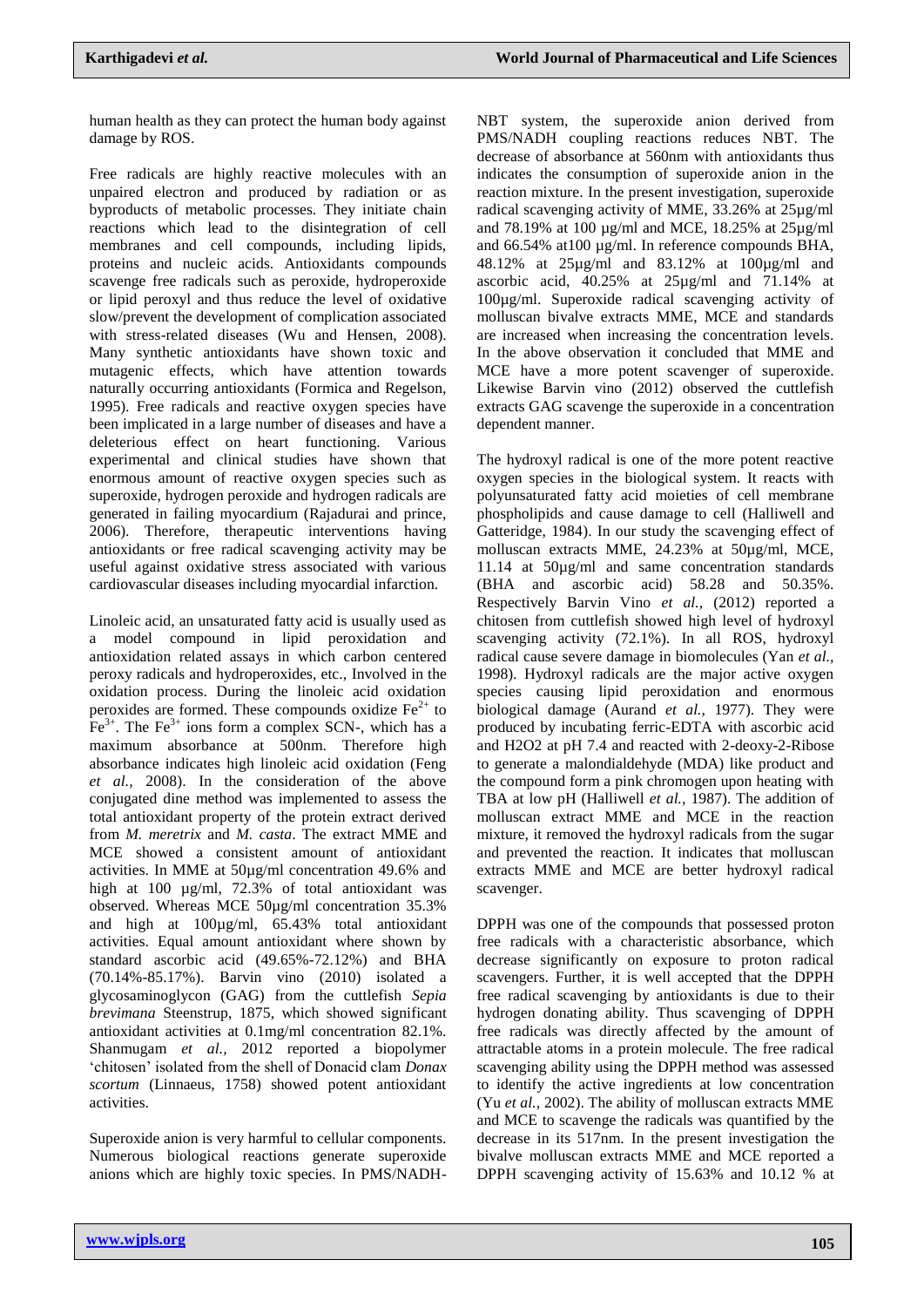50µg/ml concentration, it indicates the hydrogen donating ability of molluscan extracts, the effects of antioxidants on DPPH radical scavenging is thought to be due to their hydrogen donating ability (Conforti *et al.,* 2007).

Reducing power assay has also been used to evaluate the ability of natural antioxidants to donate electrons. Reducing the capacity of a compound may serve as a significant indicator of its potential antioxidant activity (Dorman *et al.,* 2003). The bivalve molluscan extracts MME and MCE showed very low levels of reducing capacity,  $5.12\pm0.85$  and  $3.5\pm0.95$  at  $25\mu$ g/ml. Reducing the capacity of a protein compound extracted from bivalve mollusk *M. meretrix* and *M. casta* was assessed based on the measurement of  $Fe^{3+}$ ,  $Fe^{2+}$  transformation. The reducing properties are generally associated with the presence of reductions, which have been shown to exert antioxidant action by breaking the free radical chain by donating a hydrogen atom (Gordon, 1990). Reducing the capacity of a compound may serve as a significant indicator of its potential antioxidant activity (Meir *et al.,* 1995). The antioxidant activity of putative antioxidants has been attributed to various mechanisms, including the prevention of chain initiation, binding of transition metal ion catalysts, decomposition of peroxides, prevention of continued hydrogen abstraction, reductive capacity and radical scavenging (Yildirim *et al.,* 2000)

Iron chelating agents are thus expected to inhibit the metal dependent oxidative processes and have potential in combating reactive oxygen species mediated diseases (Finfrock *et al.,* 2003). Chelating agents may serve as secondary antioxidants because they reduce the redox potential thereby stabilizing the oxidized form of the metal ions (Gordon, 1990). In the present study show the bivalve molluscan extracts MME and MCE reported a marked for iron binding and suggesting that their action as peroxidation protectors may be revealed to the iron binding capacity.

The chelating ability of MME was 15.13% at 50µg/ml concentration and at same dose MCE showed 9.12%. In the reference compound EDTA, 67.3% at 50µg/ml respectively. Metal chelating capacity was significant, since it reduced the concentration of the catalyzing transition metal in lipid peroxidation. It was reported that chelating agents are effective as secondary antioxidants because they reduce the redox potential thereby stabilizing the oxidized form of meal iron (Gulcin *et al.,* 2007).

ROS play key role in much physiologic and pathogenic process. In fact, many ophthalmologic and neurodegenerative diseases seem to be mediated, at least in part, by oxidative stress (Finkel and Halbrook, 2000). Excess ROS generation has damage to various cell components and triggering of the activation of specific signaling pathways. Both of these effects can influence numerous cellular processes linked to aging and the

development of age-related disease.  $H_2O_2$ ,  $O^2$  and HO are the best known ROS and they can be generated either exogenously (Ultraviolet light, ionizing radiation and chemotherapeutic) or intracellularly (mitochondria, peroxisomes, lipoxygenase, NADPH oxidase and cytochrome p450) from several different sources (Finkel, 2000).

FT-IR spectral peaks revealed the presence of amine salt, ionized compounds, carboxyl and hydroxyl groups in the molluscan extracts MME and MCE. Likewise, Meenakshi *et al.,* (2011) reported *In vitro* antioxidant and FT-IR analysis of two seaweeds from Gulf of Mannar.

# **CONCLUSION**

In this study reveals that the both two bivalve extracts MME and MCE of *M. meretrix* and *M. casta* showed potential antioxidant, radical scavenging, reducing power and metal chelating abilities. Further FT-IR analysis showed various ranges of peaks, it concluded that many functional groups were present in the bivalve extracts MME and MCE.

# **REFERENCES**

- 1. Anagnostopoulou MA, Kefalas P, Papageorgiou VP, Assimepoulou AN, Boskou D. Radical scavenging activity of various extracts and fractions of sweet orange peel *(Citrus sinensis).* Food chem, 2006; 94: 19-25.
- 2. Anderson D, Antioxidant defences against reactive oxygen species causing genetic and other damage. Mutation Res, 1999; 350: 103-108.
- 3. Aurand LW, Boone NH, Giddings GG, Superoxide and singlet oxygen in milk lipid peroxidation. J Dairy Sci, 1977; 60: 363-369.
- 4. Barvin vino, Bioactive compounds from cephalopod mollusc. PhD thesis. Annamalai University, 2010; 230.
- 5. Barwin Vino A, Ramasamy P, Vairamani S, Shanmugam A, Extraction, characterization and in vitro antioxidative potential of chitosan and sulfated chitosan from Cuttlebone of Sepia *Aculeata Orbigny*, 1848. Asian Pacific J Trop Biomed, 2012; 334-341.
- 6. Conforti F, Loizzo MR, Statti GA, Manichini F, Comparative radical scavenging and antidiabetic activities of methanolic extract and fractions from *Achillea ligustica* ALL. Bio Pharm Bull, 2007; 28(9):1791-1794.
- 7. Decker EA, Welch B (1990) Role of ferritin as a lipid oxidation catalyst in muscle food. J Agric Food Chem 38:674-677.
- 8. Dorman HJD, Kosar M, Kahlos K, Holm Y, Hiltunen R, Antioxidant properties and composition of aqueous extracts from Mentha species, hybrids, varieties, and cultivars. J Agric Food Chem, 2003; 51: 4563-4569.